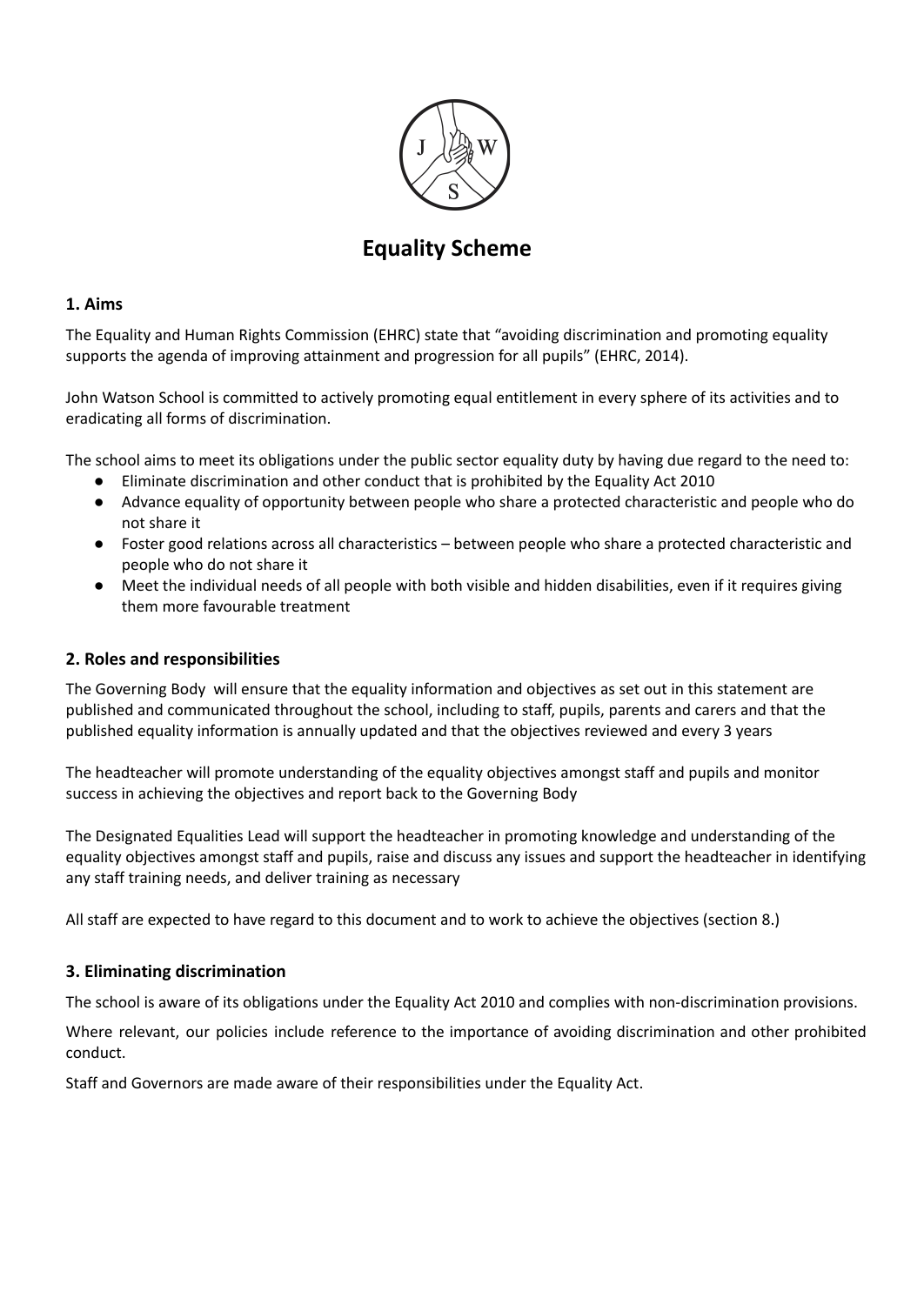## **4. Advancing equality of opportunity**

As set out in the DfE guidance on the Equality Act, the school aims to advance equality of opportunity by:

- Removing or minimising disadvantages suffered by an those associated with a particular characteristic e.g. pupils with disabilities, or gay staff or pupils who are being subjected to homophobic bullying
- Taking steps to meet the particular needs of people who have a particular characteristic e.g. enabling staff/pupils to pray at prescribed times
- Encouraging people who have a particular characteristic to participate fully in any activities e.g. encouraging all pupils to be involved in Celebration assemblies

In fulfilling this aspect of the duty, the school will:

- Share attainment data with governors showing how pupils with different characteristics are performing
- Analyse the above data to determine strengths and areas for improvement, and implement actions in response

## **5. Fostering good relations**

The school aims to foster good relations between those who share a protected characteristic and those who do not share it by:

- Promoting tolerance, friendship and understanding of a range of religions and cultures through different aspects of our curriculum. This includes teaching in RE, citizenship Fundamental British Values (FBV) , personal, social, health and economic (PSHE) education, but also activities in other curriculum areas. For example, when pupils have stories shared with them they will be drawn from a range of cultures.
- Working with our local community, including organising school trips and activities in our immediate locality and into Oxford, if appropriate and safe during the pandemic.
- Encouraging and implementing initiatives to deal with potential tensions that might arise. Our school council has representation from a range of backgrounds across the age range.

## **6. Equality considerations in decision-making**

The school ensures it has due regard to equality considerations whenever significant decisions are made. For example, when a school trip or activity is being planned, the school considers whether the trip is accessible to pupils with disabilities and has adequate facilities for both girls and boys.

## **7. School characteristics**

John Watson School is a special school for students with profound and multiple learning difficulties and severe learning difficulties. All students have Education, Health and Care plans. The school is located within Wheatley.

John Watson School currently gathers the following information and data regarding pupils:

| Nature of Learning  | Profound and Multiple Learning difficulties, Severe learning difficulties, |  |  |
|---------------------|----------------------------------------------------------------------------|--|--|
| <b>Difficulties</b> | Autistic Spectrum Conditions, Cognition and Learning (C&L),                |  |  |
|                     | Communication and Interaction (C&I), Speech, Language and                  |  |  |
|                     | Communication needs (SPCLN).                                               |  |  |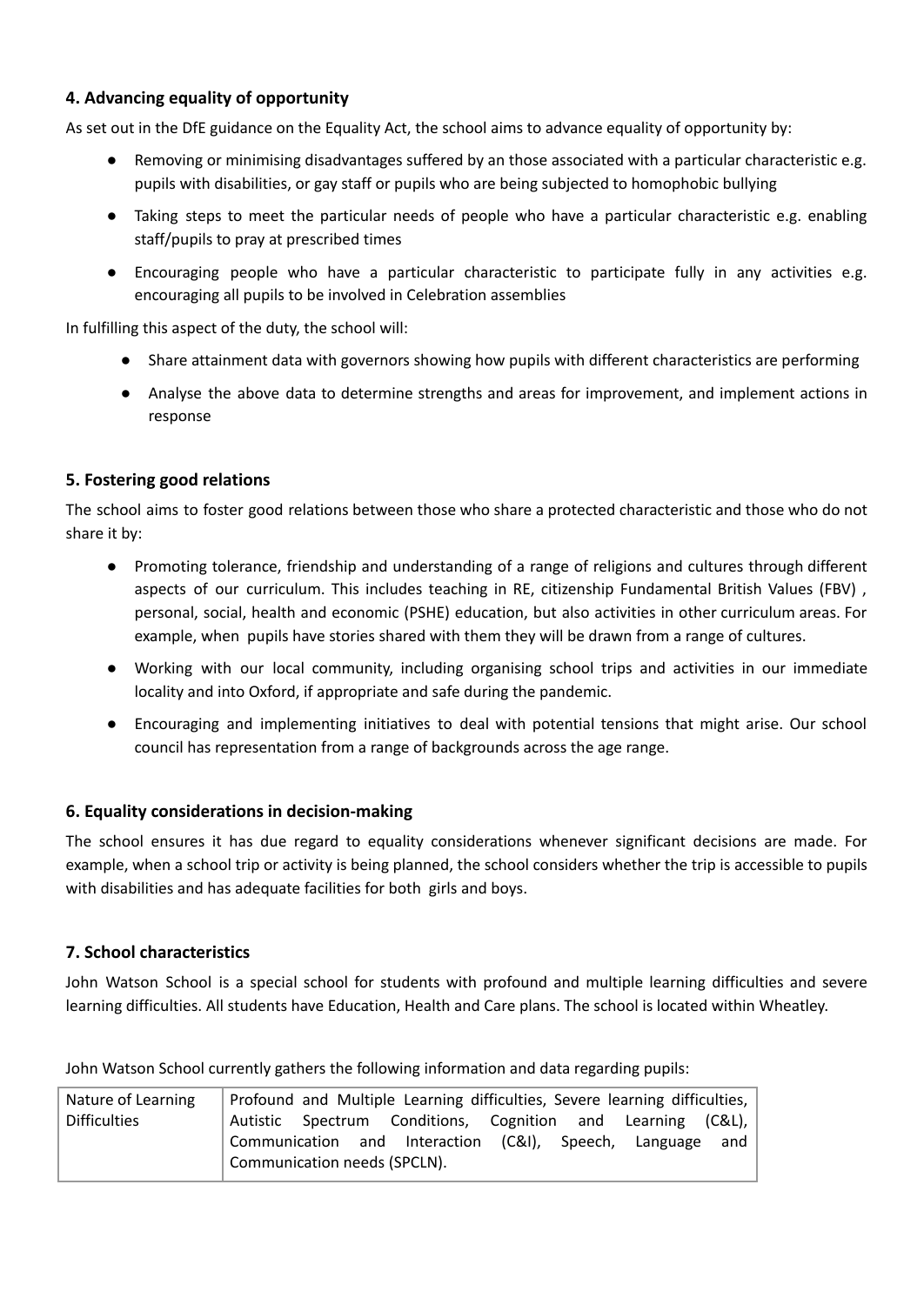| Ethnicity of students                       | Asian or Asian British-Bangladeshi                                                                                                |  |
|---------------------------------------------|-----------------------------------------------------------------------------------------------------------------------------------|--|
|                                             | Asian or Asian British- Indian                                                                                                    |  |
|                                             | Asian or Asian British- Pakistani                                                                                                 |  |
|                                             | Asian or Asian British- background                                                                                                |  |
|                                             | Any other white background                                                                                                        |  |
|                                             | Mixed - Any other mixed background                                                                                                |  |
|                                             | Mixed - White and Black Caribbean                                                                                                 |  |
|                                             | Black or Black British - African                                                                                                  |  |
|                                             | Black or Black British- Caribbean                                                                                                 |  |
|                                             | Black or Black British-Any other Background                                                                                       |  |
|                                             | <b>White British</b>                                                                                                              |  |
|                                             | White Irish                                                                                                                       |  |
|                                             | White Traveller of Irish Heritage                                                                                                 |  |
|                                             | White Gypsy/Romany                                                                                                                |  |
|                                             | Mixed - White and Asian                                                                                                           |  |
|                                             | Mixed- White and Black African                                                                                                    |  |
|                                             | Chinese                                                                                                                           |  |
|                                             | Any other Ethnic Group                                                                                                            |  |
| Gender                                      | <b>Currently Male/ Female</b>                                                                                                     |  |
|                                             | This is to be extended to include                                                                                                 |  |
|                                             | Transgender male                                                                                                                  |  |
|                                             | Transgender female                                                                                                                |  |
|                                             | Non-binary / Non-conforming                                                                                                       |  |
|                                             | Prefer not to say                                                                                                                 |  |
| <b>Students with home</b>                   |                                                                                                                                   |  |
| language other than<br>English              |                                                                                                                                   |  |
| Socio-economic<br>background of<br>students | <b>Pupil Premium</b>                                                                                                              |  |
| <b>Attainment levels</b>                    | Children's attainment on entry to the school is well below that expected<br>for their age due to their special educational needs. |  |
| Cultural, faith and                         | No religion                                                                                                                       |  |
| diversity of students                       | Christian                                                                                                                         |  |
|                                             | Muslim                                                                                                                            |  |
|                                             | Jewish                                                                                                                            |  |
|                                             | Hindu<br><b>Buddhist</b>                                                                                                          |  |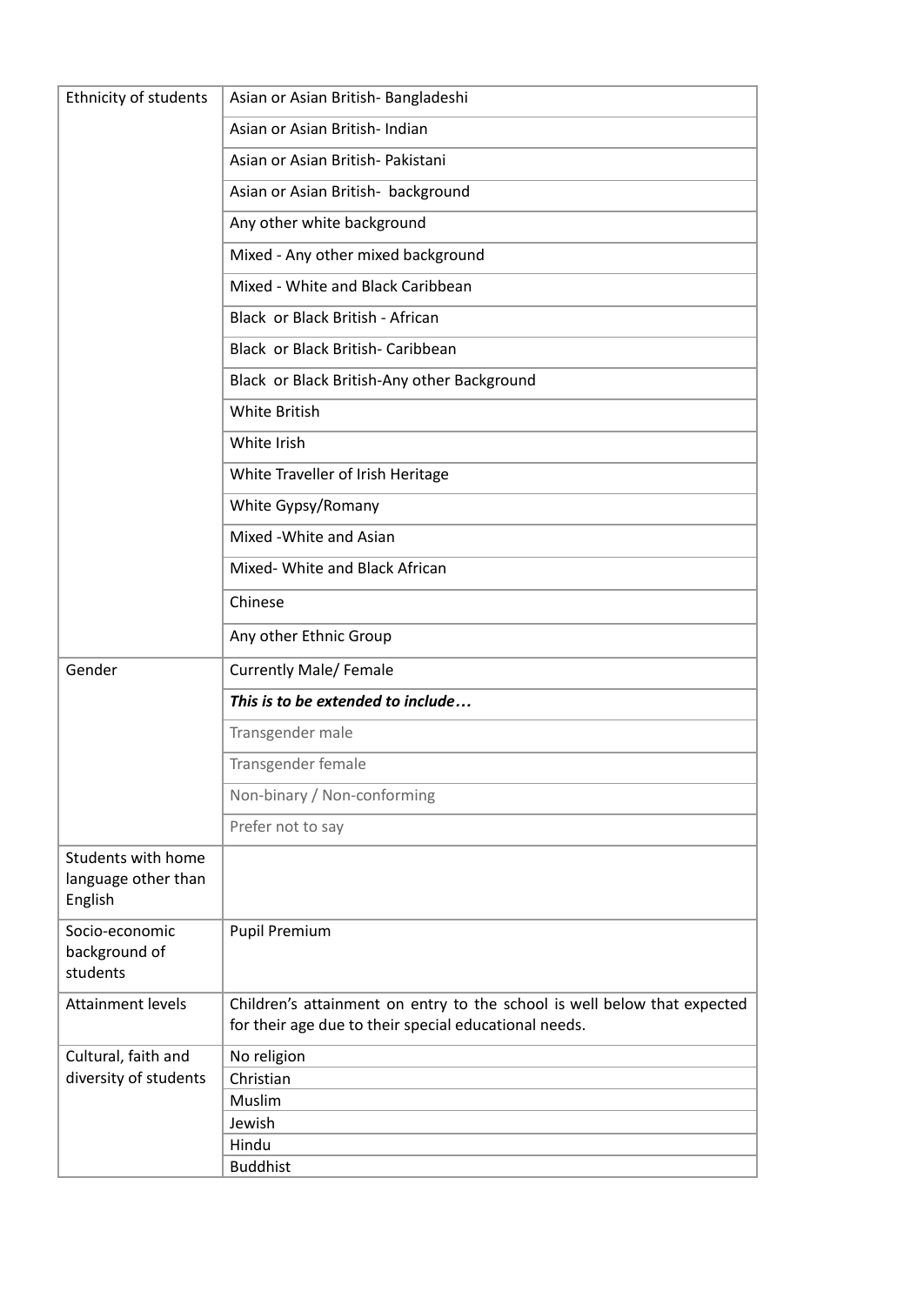|                                              | Sikh                                                  |
|----------------------------------------------|-------------------------------------------------------|
|                                              | Other                                                 |
| Asylum Status                                | Asylum Seeker                                         |
|                                              | Refugee                                               |
| Children We Care For<br>(CWCF)               | Previously referred to as Looked After Children (LAC) |
| Students on Child<br><b>Protection Plans</b> |                                                       |

The school has identified the following issues that may be barriers to effective learning:

- Special Educational Needs
- Disabilities
- Attendance levels
- Low self-esteem, low expectations
- Low income leading to difficulty in participating in some aspects of school life, and access at home to learning tools
- Limited parental support or expectations
- Lack of external help with emotional, mental & physical well-being of Students on the Child Protection Register
- Children We Care For (CWCF)

#### **8. Equality Objectives**

|                | <b>Equality Objectives</b>                                                                                                                                                                                                                                       | <b>Equality Plan Actions</b>                                                                                                                                                                                                |  |
|----------------|------------------------------------------------------------------------------------------------------------------------------------------------------------------------------------------------------------------------------------------------------------------|-----------------------------------------------------------------------------------------------------------------------------------------------------------------------------------------------------------------------------|--|
| $\mathbf{1}$ . | Establishing, maintaining and developing a school<br>culture and ethos<br>We ensure our shared values, SLICE, not only<br>underpins our curriculum offer, but our entire<br>school function. Our school values are explicitly<br>shared with our full community. | Staff are to be made aware of their duty to address<br>unconscious bias towards minority groups, to ensure<br>their students' experience of school is formed within<br>a positive environment. (2021-22 Training to staff.) |  |
|                | We celebrate personal qualities and attributes and<br>encourage students to express themselves, and to<br>share achievements with their peers and the wider<br>school community.                                                                                 |                                                                                                                                                                                                                             |  |
|                | Staff and students work together to create a school<br>community which is caring and respectful,<br>regardless of special needs, disability, gender, faith,<br>race, religion and diversity.                                                                     |                                                                                                                                                                                                                             |  |
|                | To ensure that all staff working in the school adopt<br>common approach, class teams focus on<br>a<br>managing pupil behaviour in their weekly team<br>meetings. The school's Behaviour Policy is referred<br>to as necessary.                                   |                                                                                                                                                                                                                             |  |
|                | We involve parents, carers through regular<br>meetings, and daily/weekly contact to discuss<br>progress and attainment and                                                                                                                                       |                                                                                                                                                                                                                             |  |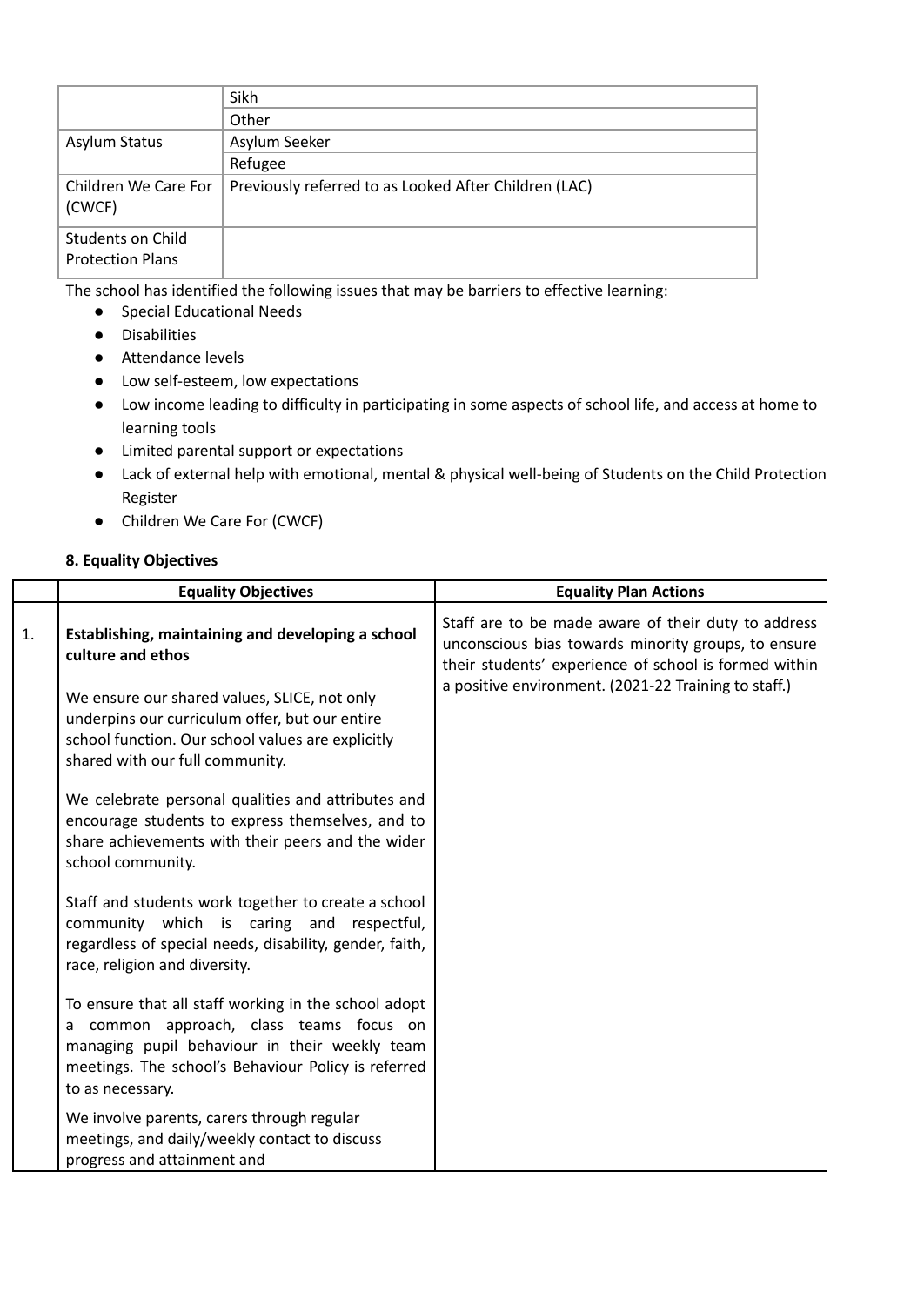|    | Recognition that all of us have different needs and<br>exercising diplomacy in addressing these needs.                                                                                                                                                                                                                                                                                                                                                                                                                                                                                 |                                                                                                                                                                                                                  |
|----|----------------------------------------------------------------------------------------------------------------------------------------------------------------------------------------------------------------------------------------------------------------------------------------------------------------------------------------------------------------------------------------------------------------------------------------------------------------------------------------------------------------------------------------------------------------------------------------|------------------------------------------------------------------------------------------------------------------------------------------------------------------------------------------------------------------|
| 2. | <b>Ensuring fair and equal treatment for students</b><br>The school does not discriminate on any grounds.<br>Admissions are based against non-discriminatory<br>criteria. The needs of different cultures, races and<br>religions are accommodated.<br>Incidents of bullying and harassment which may be<br>linked to diversity are, along with all incidents,<br>rapidly dealt with through the school's anti-bullying<br>policy.<br>All teaching regarding diversity, such as same sex<br>relationships, gender, faith, culture and race is<br>conveyed responsibly and sensitively. | 2021-22 Implement new RSE Curriculum<br>Should the issue of gender reassignment, or cultural<br>or diversity issues be raised, the implementation of<br>the uniform and other policies will be applied flexibly. |
| 3. | Ensuring fair and equal treatment for staff and<br>others<br>The school follows the principles of Safer<br>Recruitment, ensuring that it does not discriminate<br>particular group at any<br>against any<br>stage<br>throughout the recruitment process.<br>We adopt the Local Authority's Dignity at Work<br>policy to ensure that equality, respect and dignity<br>are observed by staff within the workplace.                                                                                                                                                                       | 2022-23 Continue to capture staff views on equality,<br>respect and dignity at work in the staff questionnaire.                                                                                                  |
| 4. | Preventing and dealing effectively with bullying<br>and harassment<br>We have clear procedures and policies to deal with<br>bullying and harassment. Any incidents are<br>reported and addressed through the Senior<br>Leadership Team and then termly to the Governing<br>Body. All students, at a level they understand, are<br>aware that any incidents will be dealt with in<br>accordance with the school's policies.                                                                                                                                                             | 2021-22 Review Anti-Bullying Policy                                                                                                                                                                              |
| 5. | Listening to students, staff, parents and others<br>The school welcomes the voice of students, staff<br>and stakeholders. School Leaders are available daily<br>from 8:00 in the morning for staff to raise any<br>concerns. Teaching staff are available to listen to<br>students throughout the school week, including at<br>lunchtime.                                                                                                                                                                                                                                              | 2021-22 Re-establish and extend the School Council<br>2021-22 Capture the Pupil Voice through sampling<br>experiences in relation to protected characteristics                                                   |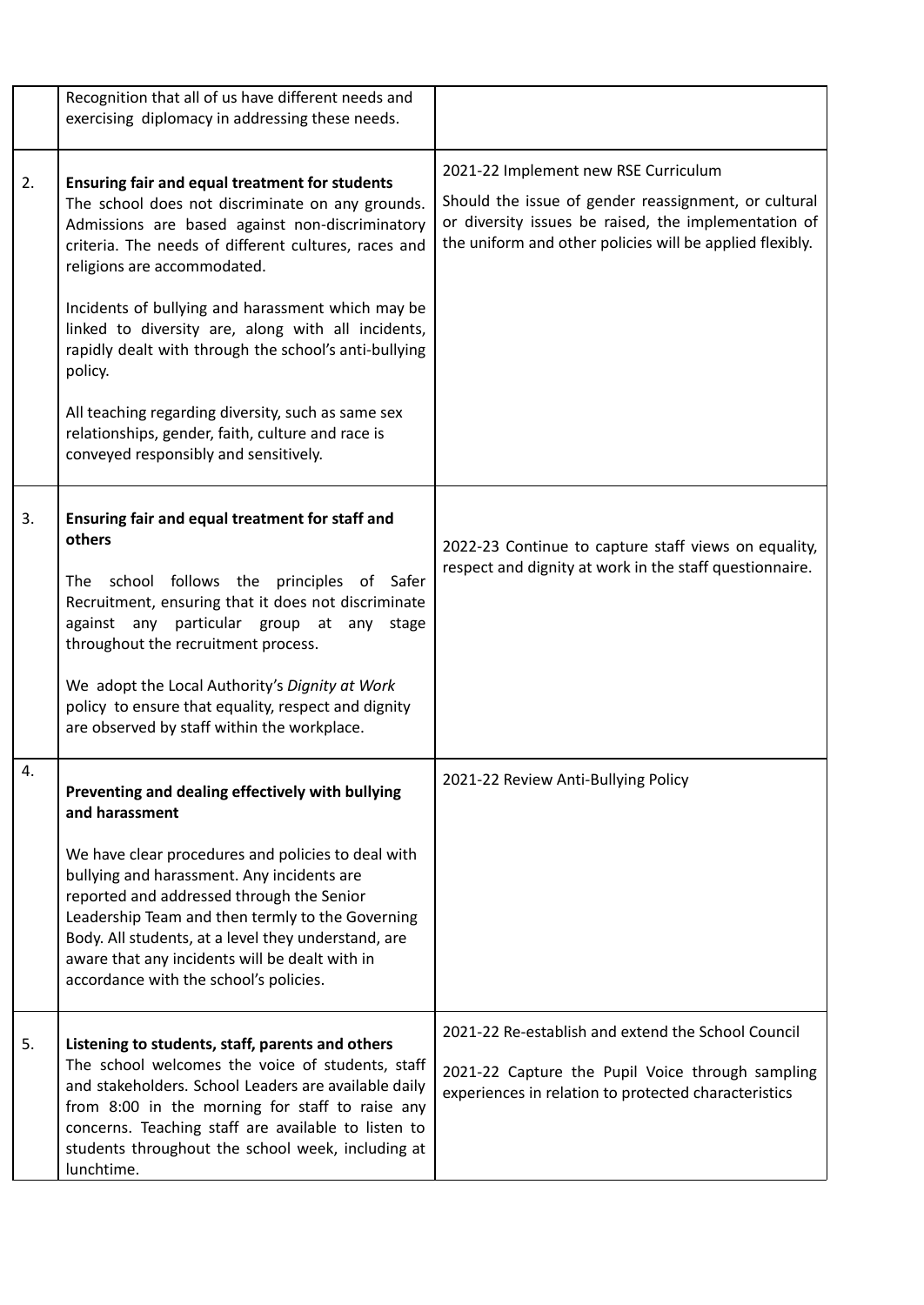|    | The Student Council meets regularly to air concerns<br>and so the school can seek their views and capture<br>the Pupil Voice. The views of parents are sought<br>through annual review meetings; termly calls home,<br>parents' evenings and through informal<br>consultation.<br>All staff have a line manager with whom they can<br>discuss issues and concerns. The school takes a<br>consultative approach, ensuring equality of voice to<br>all.                                                                                                                                                                                                                                                                                                                                                                                                                                                                                                                               | 2021-22 Issue a questionnaire to all staff in relation to<br>Equality principles in order to determine any targeted<br>actions |
|----|-------------------------------------------------------------------------------------------------------------------------------------------------------------------------------------------------------------------------------------------------------------------------------------------------------------------------------------------------------------------------------------------------------------------------------------------------------------------------------------------------------------------------------------------------------------------------------------------------------------------------------------------------------------------------------------------------------------------------------------------------------------------------------------------------------------------------------------------------------------------------------------------------------------------------------------------------------------------------------------|--------------------------------------------------------------------------------------------------------------------------------|
| 6. | <b>Equalising opportunities</b><br>We recognise that the socio-economic profile of<br>some students could potentially reduce their ability<br>to access opportunities.<br>Our uniform requirements are modest and do not<br>include expensive items.<br>Our charging policy ensures that contributions to<br>fund activities and trips are voluntary. No child is<br>precluded from accessing an opportunity because<br>of financial pressures. The school in some<br>circumstances funds students to access activities<br>and takes a flexible approach to payment, for<br>example offering staggered payment plans.<br>is placed on offering<br>Emphasis<br>students'<br>opportunities which may not be available to them<br>from any other source: for example, theatre visits,<br>sporting activities.<br>The promotion of independence skills is central to<br>our curriculum offer.<br>An understanding of each child's needs informs our<br>decision making on a daily basis | 2021-22 Allocate Household Support and Howe Trust<br>support to disadvantaged pupils                                           |
| 7. | Informing and involving parents and carers<br>The school tailors its communications with parents<br>in order to meet their needs.<br>Communication channels include telephone and<br>email contact and face to face meetings. The<br>electronic home school diary provides daily contact<br>between home and the school team with an<br>account of the day. Parentmail, and fortnightly<br>newsletters, both offer parents/carers opportunities<br>to access information promptly. The school ensures                                                                                                                                                                                                                                                                                                                                                                                                                                                                               | 2021-22 Reissue Parent View questionnaire                                                                                      |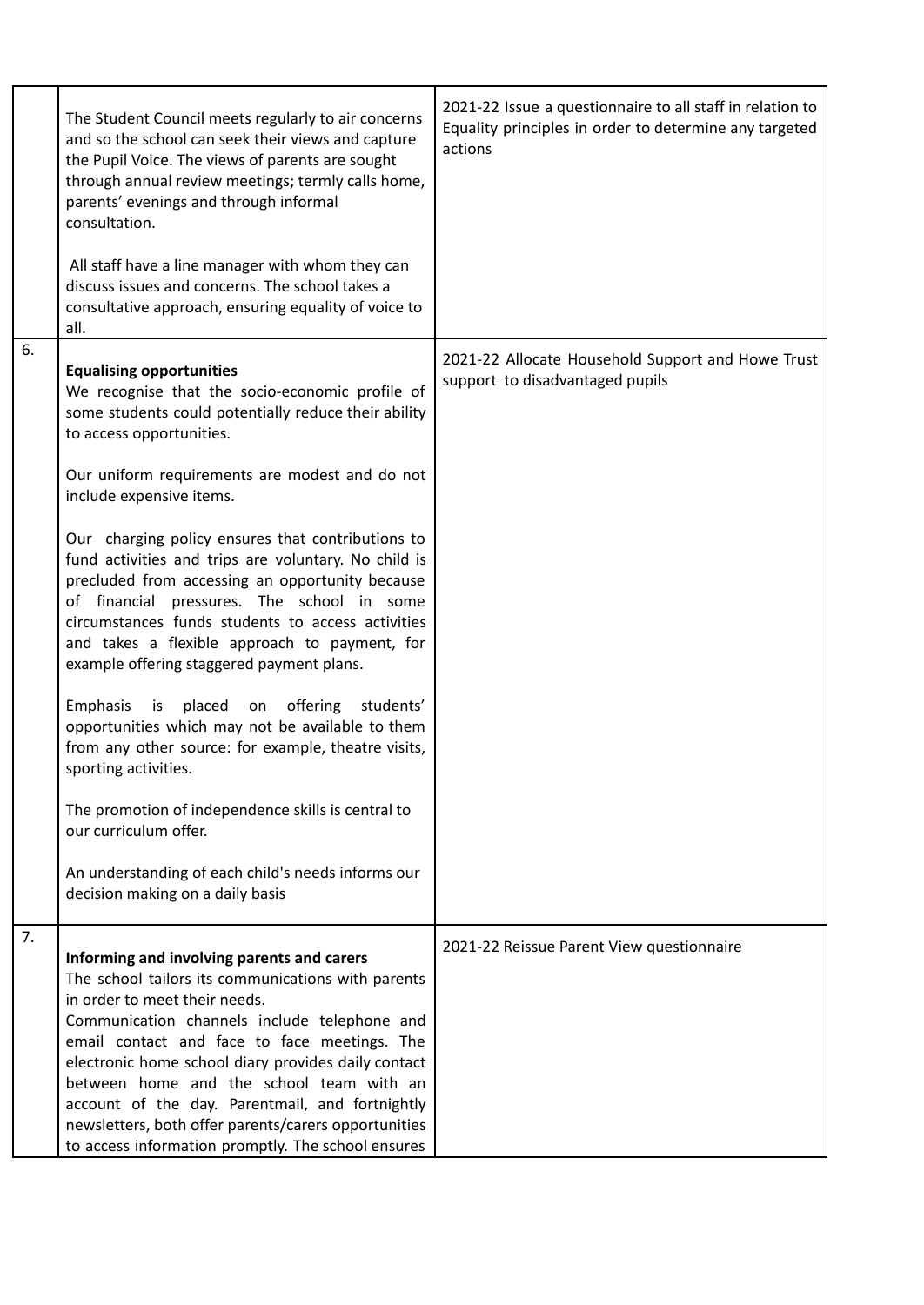|    | that absent parents receive communications, e.g.<br>school reports, invitations to assemblies, etc.<br>We cater for any special needs that parents/carers<br>have by adapting the method of contact. We adapt<br>information for parents who have English as an<br>additional language and organise translators if and<br>when needed. Parents are welcomed into the<br>school, both formally through regular, scheduled<br>meetings, and through informal meetings. An effort<br>is made to accommodate parents through the<br>arrangement of meetings at times to suit their<br>commitments, and meetings are frequently<br>re-arranged to meet needs.<br>We offer visits for parents of pupils who are<br>considering a place at the school.<br>We work collaboratively with the organisation |                                                                                       |
|----|--------------------------------------------------------------------------------------------------------------------------------------------------------------------------------------------------------------------------------------------------------------------------------------------------------------------------------------------------------------------------------------------------------------------------------------------------------------------------------------------------------------------------------------------------------------------------------------------------------------------------------------------------------------------------------------------------------------------------------------------------------------------------------------------------|---------------------------------------------------------------------------------------|
|    | SENDIASS and allow parents/carers to bring                                                                                                                                                                                                                                                                                                                                                                                                                                                                                                                                                                                                                                                                                                                                                       |                                                                                       |
|    | supporters with them to meetings if requested                                                                                                                                                                                                                                                                                                                                                                                                                                                                                                                                                                                                                                                                                                                                                    |                                                                                       |
| 8. | Welcoming new students and helping them to<br>settle in, effectively<br>The school ensures that all students have a carefully<br>planned transition process. Information regarding<br>new students is shared with key staff to ensure that<br>there is a clear understanding of their needs and<br>how best to accommodate them. New students are<br>placed into classes after consideration of their<br>learning and social needs, and the nature of their<br>learning difficulties.<br>Parents and Carers are invited to a post-admission<br>meeting as part of joining the school. This allows<br>any concerns to be discussed and addressed early in<br>the student's school career                                                                                                          | 2021-22 Review post-admission meetings offer in the<br>light of pandemic restrictions |
| 9. | Addressing the full range of learning needs<br>The curriculum has been developed to address the<br>full range of learning needs across the school,<br>offering bespoke learning packages as necessary.<br>Teachers use a variety of creative teaching<br>approaches and detailed assessment to ensure<br>progress is made by all learners. Classrooms are<br>carefully designed with the needs of all learners in<br>mind.<br>Attendance is rigorously monitored to address any                                                                                                                                                                                                                                                                                                                  | 2021-22 Complete and embed the new curriculum to<br>meet all levels of need           |
|    | issues of poor attendance before these can impact<br>on pupil progress. Pupil assessment is ongoing, and<br>pupil progress is tracked to ensure appropriate<br>teaching strategies are used to meet needs. School<br>leaders collate and analyse pupil data to ensure that<br>any students who are at risk of under-achievement<br>are rapidly identified and interventions are put into                                                                                                                                                                                                                                                                                                                                                                                                         |                                                                                       |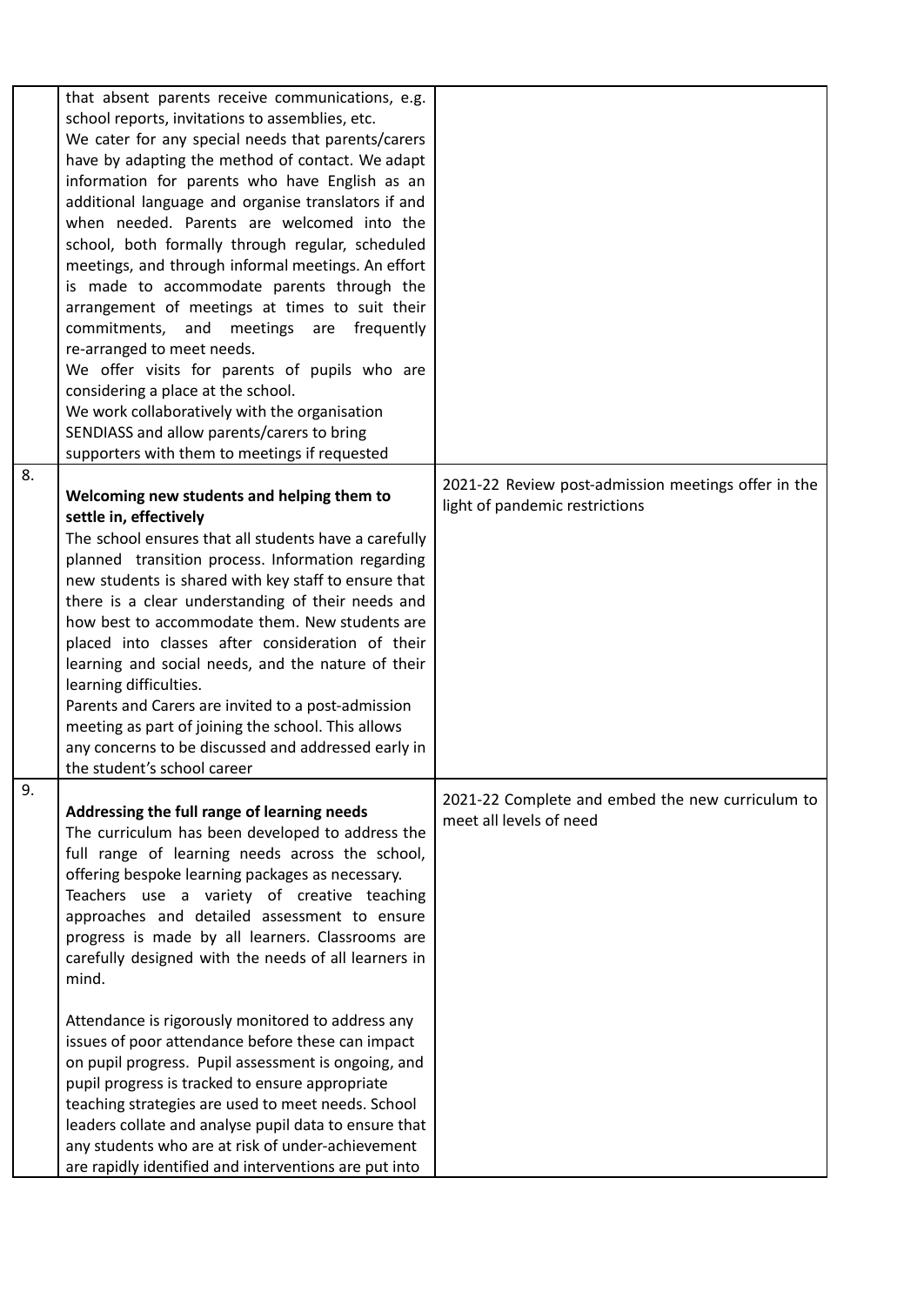|     | place to meet their specific needs. Pupil progress<br>meetings are set 3 times a year to monitor the<br>progress made by all learners. Students'<br>Educational Health and Care Plans (EHCPs) are<br>reviewed annually with parents and key<br>professionals. These reviews give parents/carers an<br>opportunity to discuss their son or daughter's<br>learning needs and to share their rights with<br>professionals.                                                                                                                                                                                                                                                                                                                                                                                     |                                                                                                                                                                       |
|-----|-------------------------------------------------------------------------------------------------------------------------------------------------------------------------------------------------------------------------------------------------------------------------------------------------------------------------------------------------------------------------------------------------------------------------------------------------------------------------------------------------------------------------------------------------------------------------------------------------------------------------------------------------------------------------------------------------------------------------------------------------------------------------------------------------------------|-----------------------------------------------------------------------------------------------------------------------------------------------------------------------|
| 10. | Supporting learners with particular needs<br>All students have Learning Objectives outlining their<br>termly targets and progress made towards each<br>area of the Curriculum. Outside agencies such as<br>Speech and Language Therapists, Occupational<br>Therapists, Physiotherapist, Hearing Impairment<br>teacher, Visual Impairment teacher are welcomed<br>into the school on a regular basis to support<br>students and advise staff and parents and our<br>special school nurse ensure all staff receive the<br>necessary training and understand the specific<br>health needs of each individual student. The<br>school's behaviour policy and school teams support<br>students who have particular needs due to their<br>own personal circumstances, for example, Children<br>We Care For (CWCF). | 2021-22 Review the School's Behaviour Policy<br>2021-22 COVID RA to Maintain effective Therapist<br>engagement<br>whilst<br>acknowledging<br>pandemic<br>restrictions |
|     | The school development plan features strategic<br>objectives to develop specific areas designed to<br>enhance teaching and learning. Progress against the<br>objectives are reviewed and monitored through the<br>academic year and funding is allocated to resource<br>the initiatives.<br>Bespoke learning packages are created for students<br>additional<br>who<br>require<br>support<br>to<br>meet<br>educational/learning/emotional needs.                                                                                                                                                                                                                                                                                                                                                            |                                                                                                                                                                       |
| 11. | Making the school accessible to all<br>The school meets the needs of students with<br>physical disabilities and reviews the physical site<br>facilities on a regular basis. An Accessibility Plan is<br>in place. All after school activities are accessible to<br>students regardless of their special needs, disability<br>and diversity. A stringent Health and Safety Policy<br>and rigorous Risk Assessment ensures that control<br>measures are put into place to accommodate needs<br>so that full access is maintained. Leaders are<br>continuously seeking improvements to ensure that<br>all students and staff can access all areas of the                                                                                                                                                       | 2021-22 Update Our Accessibility Plan<br>See Accessibility Plan                                                                                                       |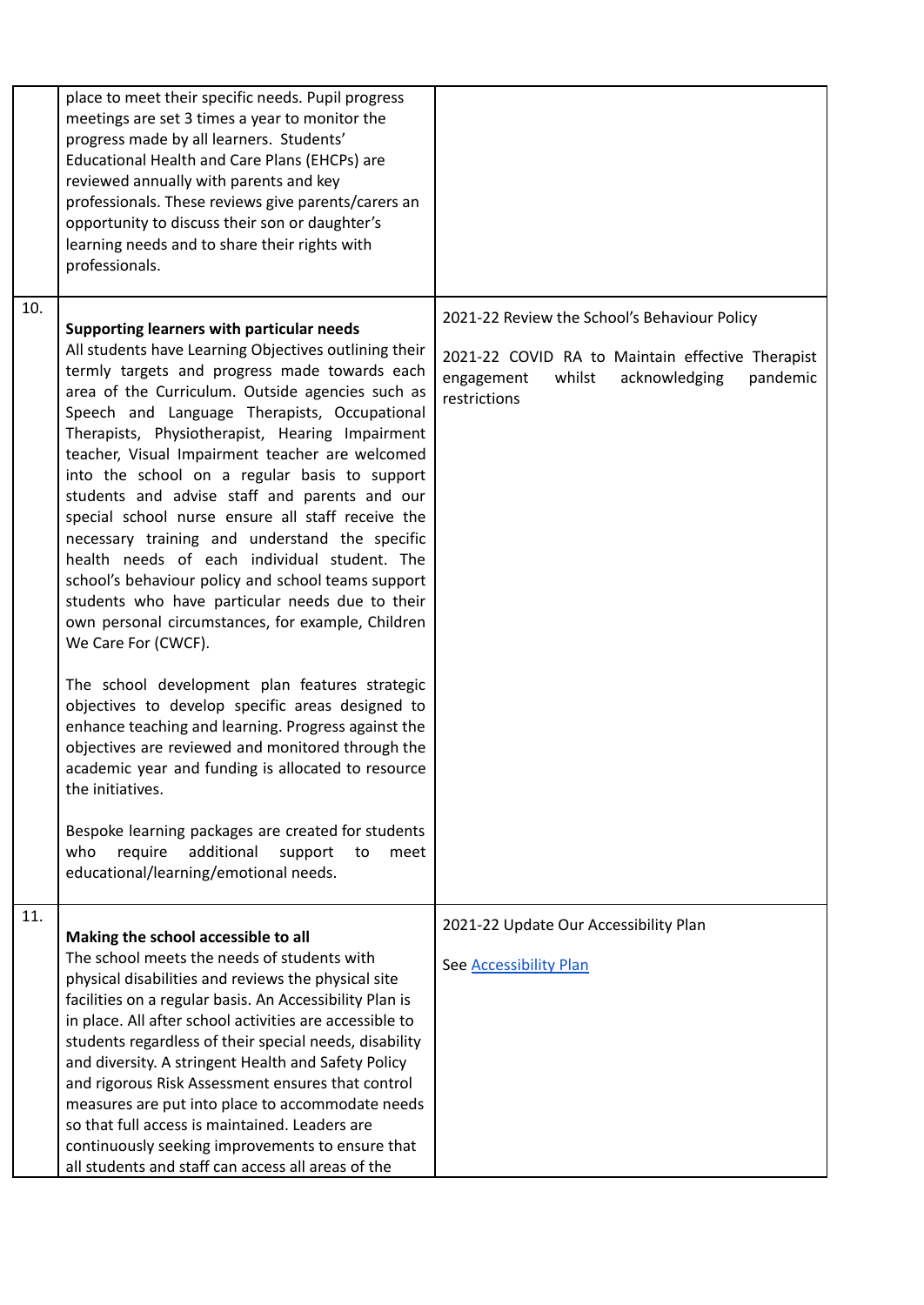|     | school. We recognise that part of the Primary<br>accommodation has limited access to wheelchair<br>users and that the shared outdoor provision has<br>limited access in areas of wheelchair users. This<br>issue is addressed as far as we have the necessary<br>funds and oversight of the land.                                                                                                                                       |                                                                                                            |
|-----|-----------------------------------------------------------------------------------------------------------------------------------------------------------------------------------------------------------------------------------------------------------------------------------------------------------------------------------------------------------------------------------------------------------------------------------------|------------------------------------------------------------------------------------------------------------|
| 12. | Encourage participation of under-represented<br>groups<br>The Governing Body represents parents and the<br>All<br>recruitments<br>wider<br>community.<br>follow<br>appropriate electoral procedure, including the<br>election of parents/carers and staff.<br>Students have regular opportunities to learn about<br>local community through curriculum<br>their<br>opportunities, but also by inviting community<br>groups into school. | 2021-22 Revise community engagement in the light of<br>the evolving restrictions arising from the Pandemic |
| 13. | Monitoring and Evaluating the policy<br>The school will continually monitor and review how<br>this policy is applied on a rolling programme and<br>will address any concerns rapidly.<br>This policy will be brought to the attention of staff<br>and students on an annual basis.                                                                                                                                                      | All policies will be monitored on an annual or three<br>yearly basis, as appropriate.                      |

## **10. Reporting duties**

We will annually publish information to demonstrate compliance with the aims of the Equality Duty.

#### **11. Monitoring arrangements**

The headteacher will update the equality information we publish every year.

This document will be reviewed by the Governing body annually

#### **12. Links to other policies**

This document links to the following policies:

- The Equality Duty
- Our Equality Statement
- Our Accessibility Plan
- Safeguarding Policy
- Anti-bullying Policy

#### References:

This document meets the requirements under the following legislation:

● The [Equality](http://www.legislation.gov.uk/ukpga/2010/15/contents) Act 2010, which introduced the public sector equality duty and protects people from discrimination